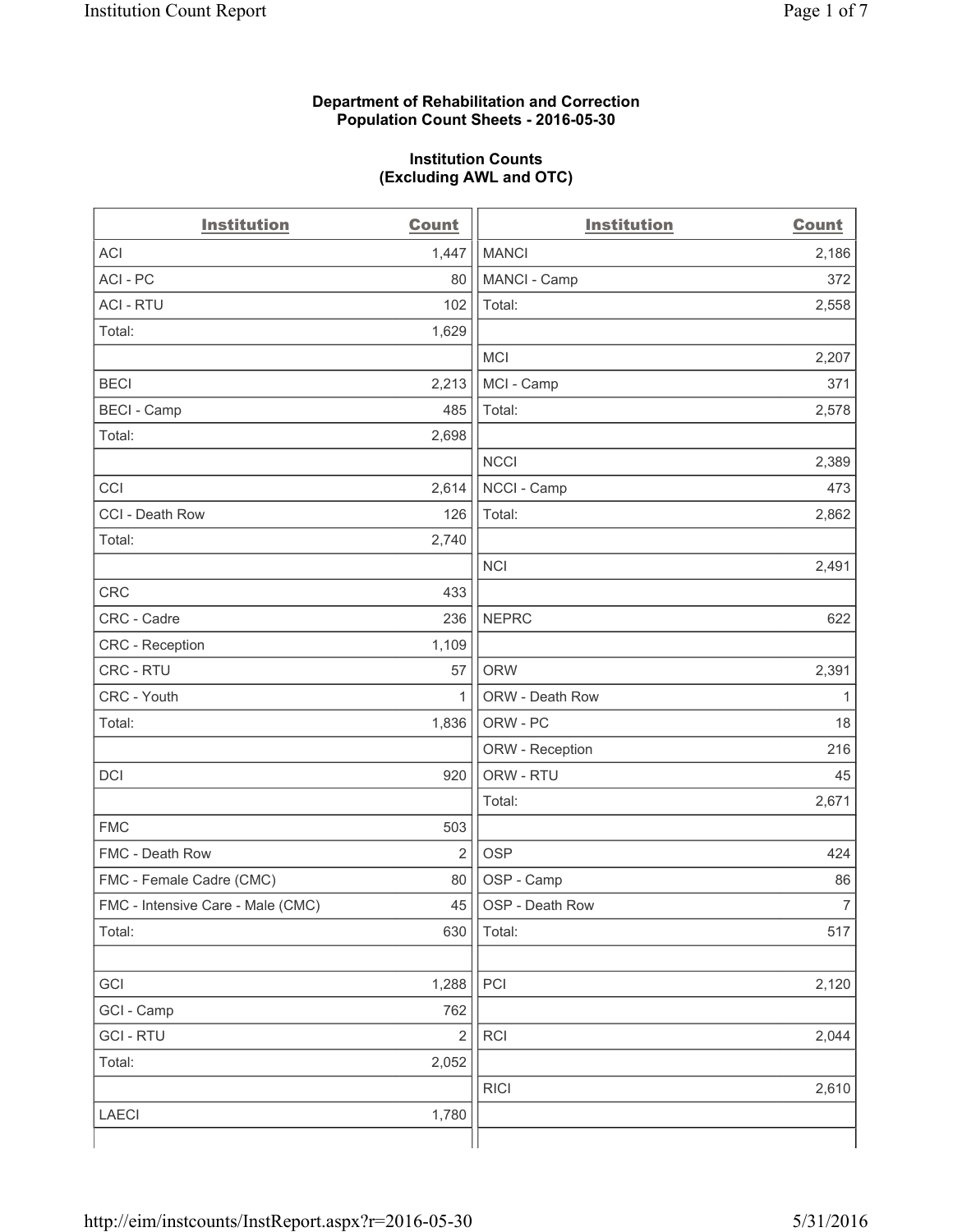ſ

|                          |       | SCI              |                          | 2,039  |
|--------------------------|-------|------------------|--------------------------|--------|
| LECI                     | 2,289 |                  |                          |        |
| LECI - Camp              | 193   | <b>SOCF</b>      |                          | 1,188  |
| Total:                   | 2,482 | SOCF - RTU       |                          | 58     |
|                          |       | Total:           |                          | 1,246  |
| LOCI                     | 2,305 |                  |                          |        |
|                          |       | <b>TCI</b>       |                          | 1,086  |
| LORCI                    | 213   | TCI - Camp       |                          | 417    |
| LORCI - Cadre            | 163   | Total:           |                          | 1,503  |
| <b>LORCI - Reception</b> | 1,286 |                  |                          |        |
| Total:                   | 1,662 | <b>TOCI</b>      |                          | 1,104  |
|                          |       | <b>TOCI - PC</b> |                          | 118    |
| <b>MACI</b>              | 541   | Total:           |                          | 1,222  |
| MACI - Minimum           | 1,263 |                  |                          |        |
| Total:                   | 1,804 | <b>WCI</b>       |                          | 1,276  |
|                          |       | <b>WCI-RTU</b>   |                          | 90     |
|                          |       | Total:           |                          | 1,366  |
|                          |       |                  |                          |        |
|                          |       |                  | <b>Total Population:</b> | 50,987 |

\* The Total Population includes 30 Offenders with Reason Codes 30 & 31. \*\* The Total Population includes 34 Offenders with Reason Code 0A.

# **Male Population by Security Level (Include AWL and Exclude OTC)**

| <b>Security Level</b>  |                   | <b>Body</b> | <b>AWL</b>     | <u>(-OTC)</u> | <b>Total</b> |
|------------------------|-------------------|-------------|----------------|---------------|--------------|
| Total Level 5          |                   | 106         | 5              | 5             | 106          |
| Total Level 4          |                   | 1,826       | 25             | 24            | 1,827        |
| Total Level 3          |                   | 12,147      | 185            | 151           | 12,181       |
| Total Level 2          |                   | 16,872      | 241            | 178           | 16,935       |
| <b>Total Level 1</b>   |                   | 15,515      | 181            | 85            | 15,611       |
| <b>Total Death Row</b> |                   | 136         | $\overline{2}$ |               | 137          |
|                        | <b>Total Male</b> | 46,602      | 639            | 444           | 46,797       |

## **Female Population by Institution (Include AWL and Exclude OTC)**

| <b>Institution</b>       | <b>Body</b> | <b>AWL</b> | $(-OTC)$ | <b>Total</b> |
|--------------------------|-------------|------------|----------|--------------|
| <b>DCI</b>               | 920         | 8          | 5        | 923          |
| <b>FMC</b>               | 26          |            |          | 26           |
| FMC - Female Cadre (CMC) | 80          |            |          | 81           |
| <b>NEPRC</b>             | 622         | 14         | 6        | 630          |
| <b>ORW</b>               | 2,391       | 54         | 22       | 2,423        |
|                          |             |            |          |              |

٦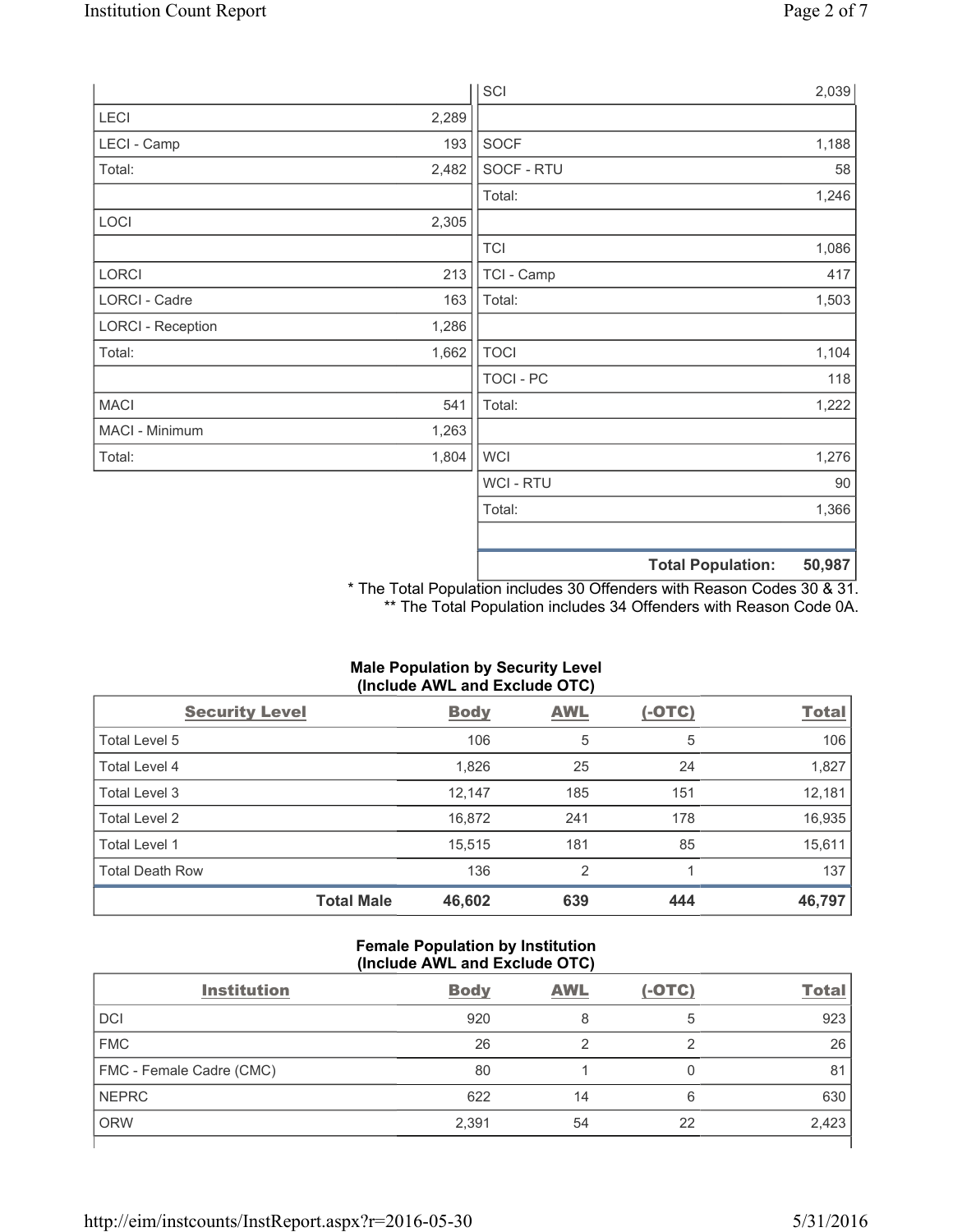| <b>ORW - Death Row</b> |                          |        | 0   |     |        |
|------------------------|--------------------------|--------|-----|-----|--------|
| ORW - PC               |                          | 18     | 0   |     | 18     |
| ORW - Reception        |                          | 216    | 0   |     | 216    |
| ORW - RTU              |                          | 45     |     |     | 45     |
|                        | <b>Total Female</b>      | 4,319  | 79  | 35  | 4,363  |
|                        |                          |        |     |     |        |
|                        | <b>Total Population:</b> | 50,921 | 718 | 479 | 51,160 |

#### **Male Population by Institution: Security Level 5 (Include AWL and Exclude OTC)**

|            | <b>Institution</b>   | <b>Body</b> | <b>AWL</b> | $(-OTC)$ | <b>Total</b> |
|------------|----------------------|-------------|------------|----------|--------------|
| <b>OSP</b> |                      | 104         |            |          | 104          |
| SOCF - RTU |                      |             |            |          |              |
|            | <b>Total Level 5</b> | 106         |            |          | 106          |

## **Male Population by Institution: Security Level 4 (Include AWL and Exclude OTC)**

| <b>Institution</b>       | <b>Body</b>    | <b>AWL</b>          | $(-OTC)$            | <b>Total</b>   |
|--------------------------|----------------|---------------------|---------------------|----------------|
| ACI                      | $\mathbf{1}$   | $\mathsf 0$         | $\mathsf 0$         | 1              |
| <b>BECI</b>              | 1              | $\mathsf{O}\xspace$ | $\mathsf{O}\xspace$ | 1              |
| CCI                      | $\overline{4}$ | $\mathsf 0$         | $\mathsf 0$         | $\overline{4}$ |
| CRC                      | 12             | $\overline{2}$      | $\overline{2}$      | 12             |
| CRC - Reception          | $\overline{5}$ | $\mathsf{O}\xspace$ | $\mathsf{O}\xspace$ | $\overline{5}$ |
| ${\sf FMC}$              | 1              | $\mathsf{O}\xspace$ | $\mathsf{O}\xspace$ | $\mathbf{1}$   |
| <b>LAECI</b>             | $\mathbf{1}$   | $\mathsf{O}\xspace$ | $\mathsf{O}\xspace$ | $\mathbf{1}$   |
| LECI                     | $\mathfrak{S}$ | $\mathsf{O}\xspace$ | $\mathsf{O}\xspace$ | $\mathsf 3$    |
| LOCI                     | 8              | $\mathsf{O}\xspace$ | $\mathsf{O}\xspace$ | $\,8\,$        |
| <b>LORCI</b>             | $\overline{7}$ | $\mathbf{1}$        | $\mathbf{1}$        | $\overline{7}$ |
| <b>LORCI - Reception</b> | 5              | $\mathsf{O}\xspace$ | $\mathsf{O}\xspace$ | 5              |
| <b>MANCI</b>             | 13             | $\mathsf{O}\xspace$ | $\mathsf{O}\xspace$ | 13             |
| MCI                      | $\mathbf{1}$   | $\mathsf{O}\xspace$ | $\mathsf 0$         | $\mathbf{1}$   |
| <b>NCI</b>               | $\overline{2}$ | $\mathsf{O}\xspace$ | $\mathsf{O}\xspace$ | $\overline{2}$ |
| <b>OSP</b>               | 313            | $\overline{4}$      | 4                   | 313            |
| RCI                      | 11             | $\mathsf{O}\xspace$ | $\mathsf{O}\xspace$ | 11             |
| <b>SOCF</b>              | 1,166          | 15                  | 14                  | 1,167          |
| SOCF - RTU               | 54             | $\mathbf{1}$        | $\mathbf{1}$        | 54             |
| <b>TCI</b>               | $\overline{2}$ | $\mathsf{O}\xspace$ | $\mathsf{O}\xspace$ | $\overline{2}$ |
| <b>TOCI</b>              | 181            | $\overline{2}$      | $\overline{2}$      | 181            |
| <b>TOCI - PC</b>         | 20             | $\mathsf 0$         | $\mathsf{O}\xspace$ | 20             |
| <b>WCI</b>               | 13             | $\mathsf{O}$        | $\mathsf{O}\xspace$ | 13             |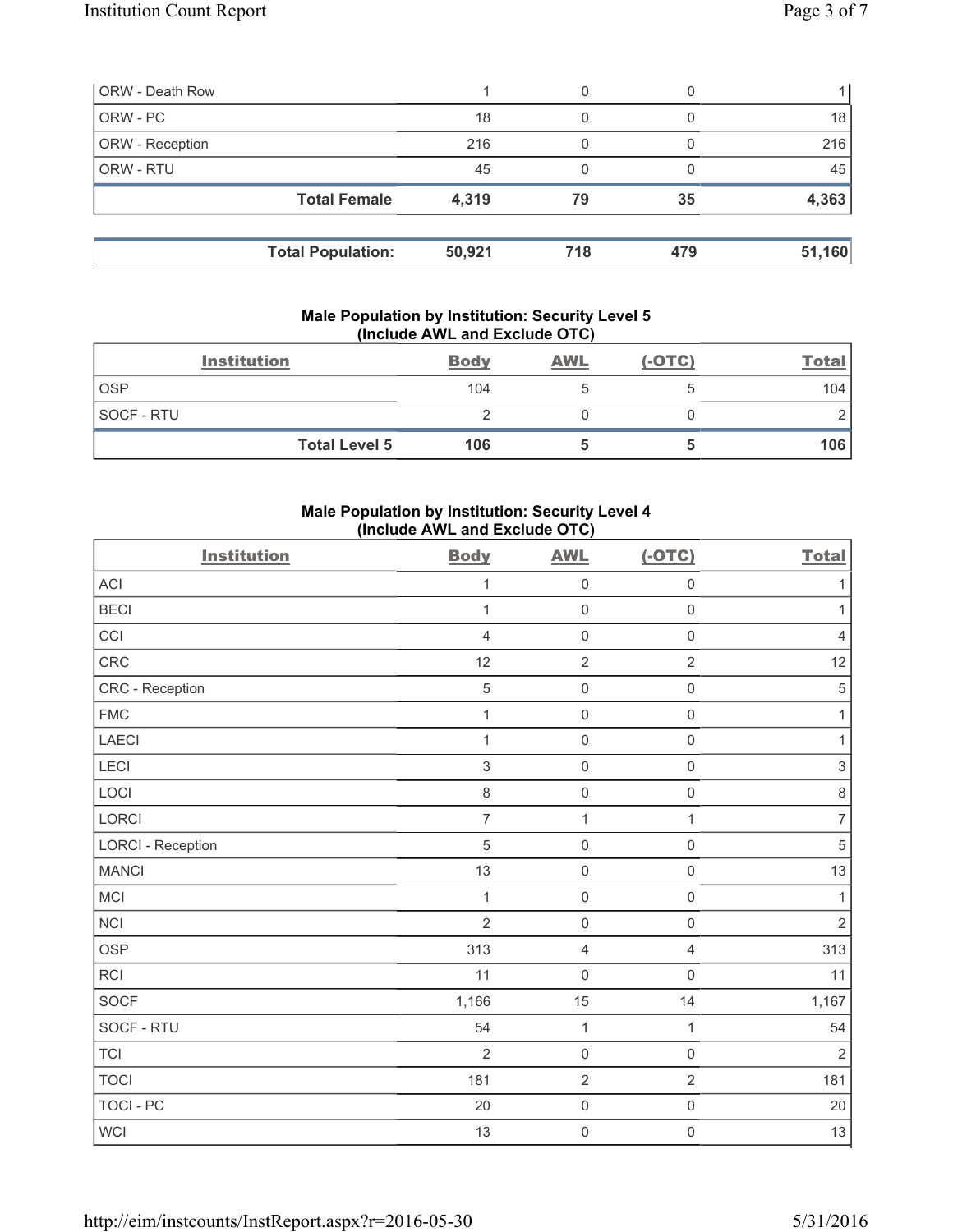| <b>WCI-RTU</b> |                      |       |    |         |
|----------------|----------------------|-------|----|---------|
|                | <b>Total Level 4</b> | 1,826 | 25 | ا 827.، |

| <b>Institution</b>                | $(III$ CIUDE AVE and EXCIUDE $O(O)$<br><b>Body</b> | <b>AWL</b>          | $(-OTC)$            | <b>Total</b>     |
|-----------------------------------|----------------------------------------------------|---------------------|---------------------|------------------|
| ACI                               | 24                                                 | 0                   | $\mathsf 0$         | 24               |
| CCI                               | $\overline{4}$                                     | $\mathsf{O}\xspace$ | $\mathsf{O}\xspace$ | 4                |
| CRC                               | 112                                                | $\boldsymbol{9}$    | $\mathsf g$         | 112              |
| CRC - Cadre                       | 214                                                | $\mathsf{O}\xspace$ | $\mathsf 0$         | 214              |
| CRC - Reception                   | 865                                                | 31                  | 25                  | 871              |
| CRC - RTU                         | 47                                                 | $\mathbf{1}$        | $\mathsf 0$         | 48               |
| CRC - Youth                       | $\mathbf{1}$                                       | $\mathsf{O}\xspace$ | $\mathsf{O}\xspace$ | 1                |
| <b>FMC</b>                        | $\sqrt{5}$                                         | $\mathsf{O}\xspace$ | $\mathsf 0$         | 5                |
| FMC - Intensive Care - Male (CMC) | $\sqrt{5}$                                         | $\mathsf{O}\xspace$ | $\mathsf 0$         | $\sqrt{5}$       |
| GCI                               | $\sqrt{2}$                                         | $\mathbf{1}$        | $\mathbf{1}$        | $\sqrt{2}$       |
| LAECI                             | $\overline{4}$                                     | 0                   | $\mathsf 0$         | $\overline{4}$   |
| LECI                              | 2,210                                              | 12                  | $\boldsymbol{9}$    | 2,213            |
| LOCI                              | 1                                                  | $\mathsf{O}\xspace$ | $\mathbf 0$         | 1                |
| LORCI                             | 79                                                 | 41                  | 32                  | 88               |
| <b>LORCI - Cadre</b>              | 117                                                | $\mathsf{O}\xspace$ | $\mathsf{O}\xspace$ | 117              |
| <b>LORCI - Reception</b>          | 964                                                | $\mathsf{O}\xspace$ | $\mathsf 0$         | 964              |
| <b>MACI</b>                       | 205                                                | $\mathsf 0$         | $\mathsf 0$         | 205              |
| <b>MANCI</b>                      | 2,117                                              | 23                  | 21                  | 2,119            |
| MCI                               | $\sqrt{2}$                                         | $\mathsf 0$         | $\mathsf{O}\xspace$ | $\sqrt{2}$       |
| <b>NCCI</b>                       | $\boldsymbol{9}$                                   | $\mathbf{1}$        | $\mathbf{1}$        | $\boldsymbol{9}$ |
| <b>NCI</b>                        | $\overline{4}$                                     | $\mathbf{1}$        | $\mathbf{1}$        | $\overline{4}$   |
| PCI                               | 38                                                 | $\mathbf{1}$        | $\mathsf 0$         | 39               |
| <b>RCI</b>                        | 1,869                                              | 33                  | 24                  | 1,878            |
| <b>RICI</b>                       | $\mathsf 3$                                        | $\mathsf 0$         | $\mathsf 0$         | $\sqrt{3}$       |
| SCI                               | 22                                                 | $\mathsf{O}\xspace$ | $\mathsf 0$         | 22               |
| <b>SOCF</b>                       | 21                                                 | $\,0\,$             | $\mathsf 0$         | 21               |
| SOCF - RTU                        | $\overline{2}$                                     | $\mathsf{O}\xspace$ | $\mathsf{O}\xspace$ | $\sqrt{2}$       |
| <b>TCI</b>                        | 1,033                                              | $\boldsymbol{9}$    | $\,8\,$             | 1,034            |
| TCI - Camp                        | $\mathbf{1}$                                       | $\mathsf{O}\xspace$ | $\mathsf 0$         | $\mathbf{1}$     |
| <b>TOCI</b>                       | 777                                                | $\,$ 5 $\,$         | $\,$ 5 $\,$         | 777              |
| <b>TOCI - PC</b>                  | 98                                                 | $\mathsf{O}\xspace$ | $\mathsf 0$         | 98               |
| <b>WCI</b>                        | 1,206                                              | 17                  | 15                  | 1,208            |
| <b>WCI - RTU</b>                  | 86                                                 | $\mathsf 0$         | $\mathsf{O}\xspace$ | 86               |
| <b>Total Level 3</b>              | 12,147                                             | 185                 | 151                 | 12,181           |

# **Male Population by Institution: Security Level 3 (Include AWL and Exclude OTC)**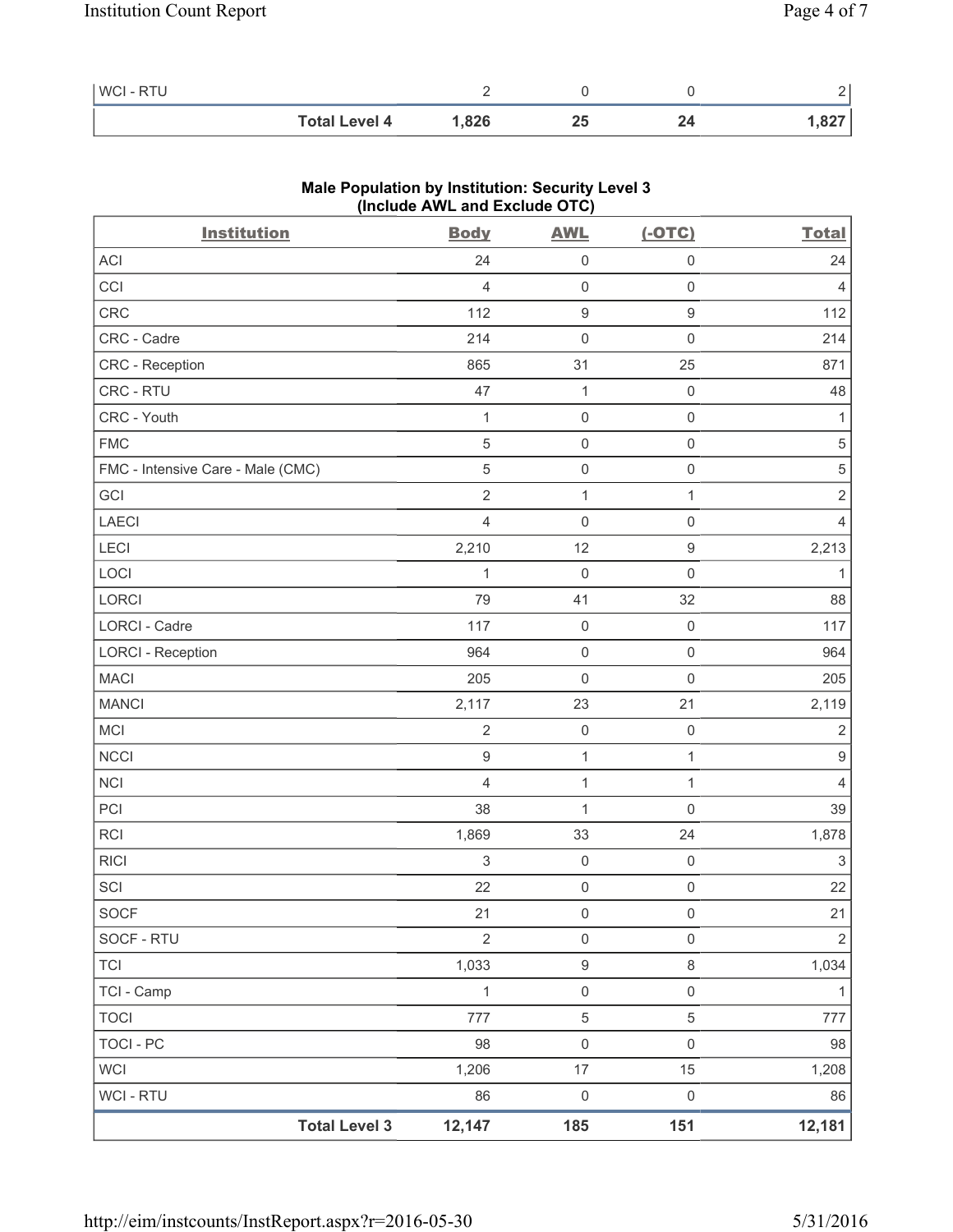| <b>Institution</b>                | <b>Body</b>  | <b>AWL</b>          | $(-OTC)$                  | <b>Total</b>   |
|-----------------------------------|--------------|---------------------|---------------------------|----------------|
| ACI                               | 736          | 7                   | $\ensuremath{\mathsf{3}}$ | 740            |
| ACI - PC                          | 79           | $\mathsf{O}\xspace$ | $\mathsf 0$               | 79             |
| <b>ACI - RTU</b>                  | 67           | $\mathbf{1}$        | $\mathbf{1}$              | 67             |
| <b>BECI</b>                       | 1,439        | 23                  | 18                        | 1,444          |
| CCI                               | 1,821        | 16                  | $\,8\,$                   | 1,829          |
| CRC                               | 164          | $\overline{4}$      | $\sqrt{2}$                | 166            |
| CRC - Cadre                       | 22           | $\mathsf{O}\xspace$ | $\mathsf 0$               | 22             |
| CRC - Reception                   | 175          | 5                   | $\overline{4}$            | 176            |
| CRC - RTU                         | 8            | $\mathsf{O}\xspace$ | $\mathsf 0$               | $\,8\,$        |
| <b>FMC</b>                        | $\,6\,$      | $\mathsf{O}\xspace$ | $\mathsf 0$               | $\,6$          |
| FMC - Intensive Care - Male (CMC) | 17           | $\mathsf{O}\xspace$ | $\mathsf 0$               | 17             |
| GCI                               | 792          | $\,8\,$             | $\overline{4}$            | 796            |
| <b>LAECI</b>                      | 1,141        | 20                  | 19                        | 1,142          |
| LECI                              | 67           | $\mathsf{O}\xspace$ | $\mathbf 0$               | 67             |
| LOCI                              | 1,259        | $\,6\,$             | $\sqrt{5}$                | 1,260          |
| <b>LORCI</b>                      | 100          | 20                  | 20                        | 100            |
| LORCI - Cadre                     | 45           | $\mathbf{1}$        | $\mathsf 0$               | 46             |
| <b>LORCI - Reception</b>          | 221          | $\mathbf{1}$        | $\mathbf{1}$              | 221            |
| <b>MACI</b>                       | 336          | 8                   | $\,8\,$                   | 336            |
| <b>MANCI</b>                      | 31           | $\mathsf{O}\xspace$ | $\mathsf 0$               | 31             |
| <b>MCI</b>                        | 1,650        | 15                  | 10                        | 1,655          |
| MCI - Camp                        | $\mathbf{1}$ | $\mathsf{O}\xspace$ | $\mathsf{O}\xspace$       | $\mathbf{1}$   |
| <b>NCCI</b>                       | 1,542        | 17                  | $\mathsf 9$               | 1,550          |
| NCCI - Camp                       | 24           | $\mathsf{O}\xspace$ | $\mathbf 0$               | 24             |
| NCI                               | 1,699        | 25                  | 23                        | 1,701          |
| PCI                               | 754          | 14                  | 7                         | 761            |
| <b>RCI</b>                        | 164          | $\mathbf{1}$        | $\mathsf{O}\xspace$       | 165            |
| <b>RICI</b>                       | 1,556        | 36                  | 27                        | 1,565          |
| SCI                               | 872          | 13                  | $\boldsymbol{9}$          | 876            |
| <b>TCI</b>                        | 10           | $\mathsf{O}\xspace$ | $\mathsf{O}\xspace$       | 10             |
| <b>TOCI</b>                       | 16           | $\mathsf 0$         | $\mathsf 0$               | 16             |
| <b>WCI</b>                        | 56           | $\mathsf 0$         | $\mathsf 0$               | 56             |
| WCI - RTU                         | $\sqrt{2}$   | $\mathsf 0$         | $\mathsf{O}\xspace$       | $\overline{2}$ |
| <b>Total Level 2</b>              | 16,872       | 241                 | 178                       | 16,935         |

#### **Male Population by Institution: Security Level 2 (Include AWL and Exclude OTC)**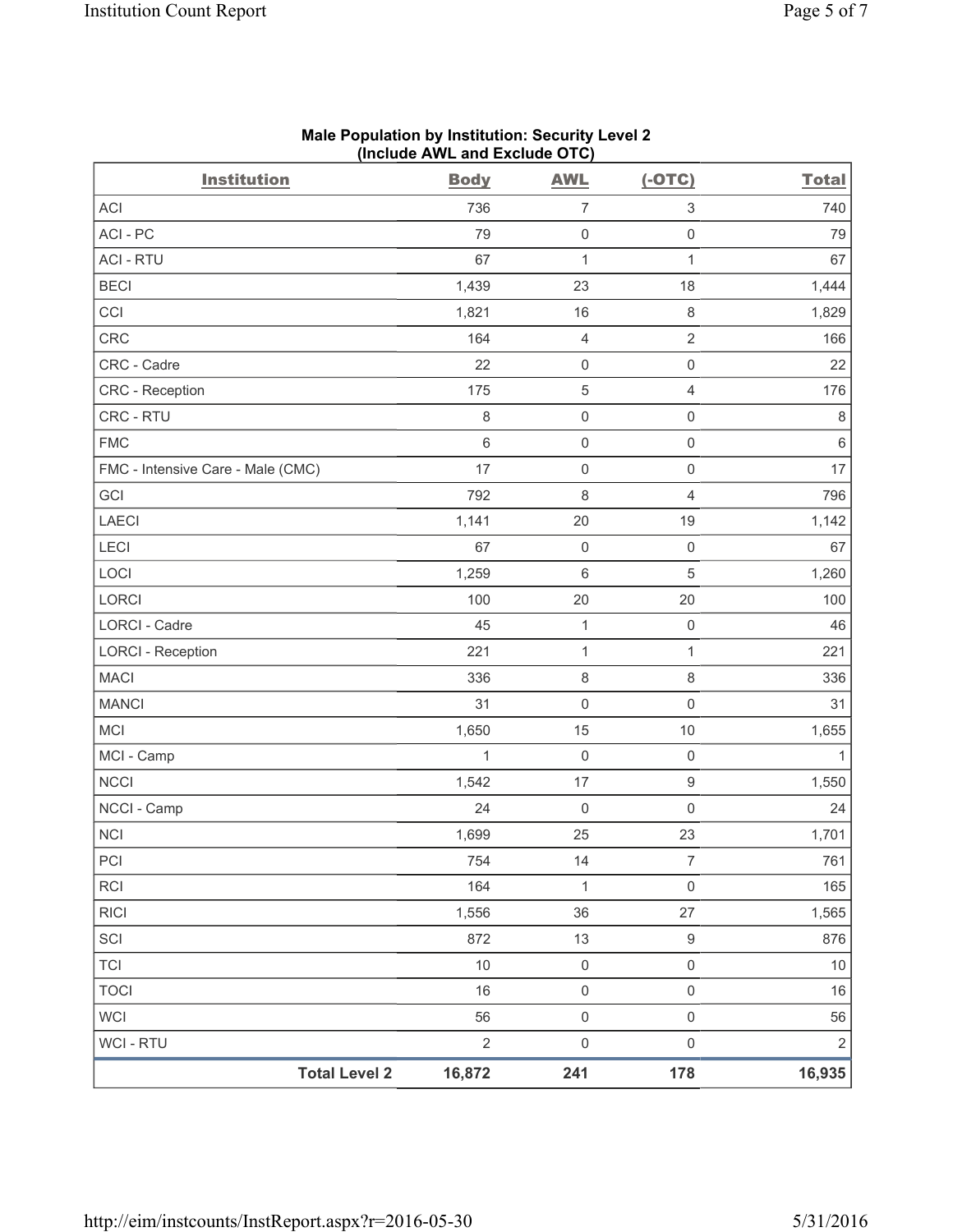| <b>Institution</b>                | $(110100 \text{ A})$ $\sim$ $(100 \text{ A})$<br><b>Body</b> | <b>AWL</b>                | $(-OTC)$            | <b>Total</b>   |
|-----------------------------------|--------------------------------------------------------------|---------------------------|---------------------|----------------|
| <b>ACI</b>                        | 686                                                          | $\overline{7}$            | 1                   | 692            |
| ACI - PC                          | 1                                                            | $\mathsf 0$               | $\mathsf{O}\xspace$ | 1              |
| <b>ACI - RTU</b>                  | 35                                                           | $\mathbf 0$               | $\mathsf{O}\xspace$ | 35             |
| <b>BECI</b>                       | 773                                                          | 17                        | $\overline{7}$      | 783            |
| <b>BECI - Camp</b>                | 485                                                          | $\mathsf{O}\xspace$       | 0                   | 485            |
| CCI                               | 785                                                          | $\ensuremath{\mathsf{3}}$ | $\overline{2}$      | 786            |
| CRC                               | 86                                                           | $\mathsf{O}\xspace$       | $\mathsf{O}\xspace$ | 86             |
| CRC - Reception                   | 60                                                           | $\mathsf{O}\xspace$       | $\mathsf{O}\xspace$ | 60             |
| CRC - RTU                         | $\overline{2}$                                               | $\mathsf{O}\xspace$       | $\mathsf{O}\xspace$ | $\overline{2}$ |
| <b>FMC</b>                        | 464                                                          | $\overline{4}$            | $\overline{2}$      | 466            |
| FMC - Intensive Care - Male (CMC) | 23                                                           | $\mathsf{O}\xspace$       | 0                   | 23             |
| GCI                               | 494                                                          | 17                        | $\hbox{9}$          | 502            |
| GCI - Camp                        | 762                                                          | $\mathbf{1}$              | 1                   | 762            |
| <b>GCI - RTU</b>                  | $\overline{2}$                                               | $\mathsf{O}\xspace$       | $\mathsf 0$         | $\sqrt{2}$     |
| LAECI                             | 634                                                          | $6\,$                     | 5                   | 635            |
| LECI                              | 9                                                            | $\mathsf{O}\xspace$       | 0                   | 9              |
| LECI - Camp                       | 193                                                          | $\mathbf{1}$              | $\mathsf{O}\xspace$ | 194            |
| LOCI                              | 1,037                                                        | $\,8\,$                   | 5                   | 1,040          |
| <b>LORCI</b>                      | 27                                                           | $\sqrt{5}$                | 5                   | 27             |
| <b>LORCI - Cadre</b>              | 1                                                            | $\mathsf{O}\xspace$       | $\mathsf{O}\xspace$ | $\mathbf{1}$   |
| <b>LORCI - Reception</b>          | 96                                                           | $\mathsf{O}\xspace$       | $\mathsf{O}\xspace$ | 96             |
| MACI - Minimum                    | 1,263                                                        | $\boldsymbol{9}$          | $\overline{7}$      | 1,265          |
| <b>MANCI</b>                      | 25                                                           | $\sqrt{3}$                | 3                   | 25             |
| MANCI - Camp                      | 372                                                          | $\sqrt{2}$                | $\mathbf 2$         | 372            |
| MCI                               | 554                                                          | $\,8\,$                   | $\mathbf{1}$        | 561            |
| MCI - Camp                        | 370                                                          | $\mathsf 0$               | $\mathsf 0$         | 370            |
| <b>NCCI</b>                       | 837                                                          | 14                        | 7                   | 844            |
| NCCI - Camp                       | 449                                                          | $\mathsf{O}\xspace$       | $\mathsf{O}\xspace$ | 449            |
| <b>NCI</b>                        | 786                                                          | $10$                      | $\overline{4}$      | 792            |
| <b>OSP</b>                        | $\overline{7}$                                               | $\mathbf{1}$              | $\mathbf{1}$        | $\overline{7}$ |
| OSP - Camp                        | 86                                                           | $\mathbf 1$               | $\mathsf 0$         | 87             |
| PCI                               | 1,328                                                        | 25                        | 10                  | 1,343          |
| <b>RICI</b>                       | 1,051                                                        | 17                        | $\overline{7}$      | 1,061          |
| SCI                               | 1,145                                                        | 14                        | $\mathbf{1}$        | 1,158          |
| <b>TCI</b>                        | 41                                                           | $\overline{7}$            | 5                   | 43             |
| TCI - Camp                        | 416                                                          | $\mathsf 0$               | $\mathsf 0$         | 416            |
| <b>TOCI</b>                       | 130                                                          | $\mathbf{1}$              | $\mathsf{O}\xspace$ | 131            |
| <b>Total Level 1</b>              | 15,515                                                       | 181                       | 85                  | 15,611         |

**Male Population by Institution: Security Level 1 (Include AWL and Exclude OTC)**